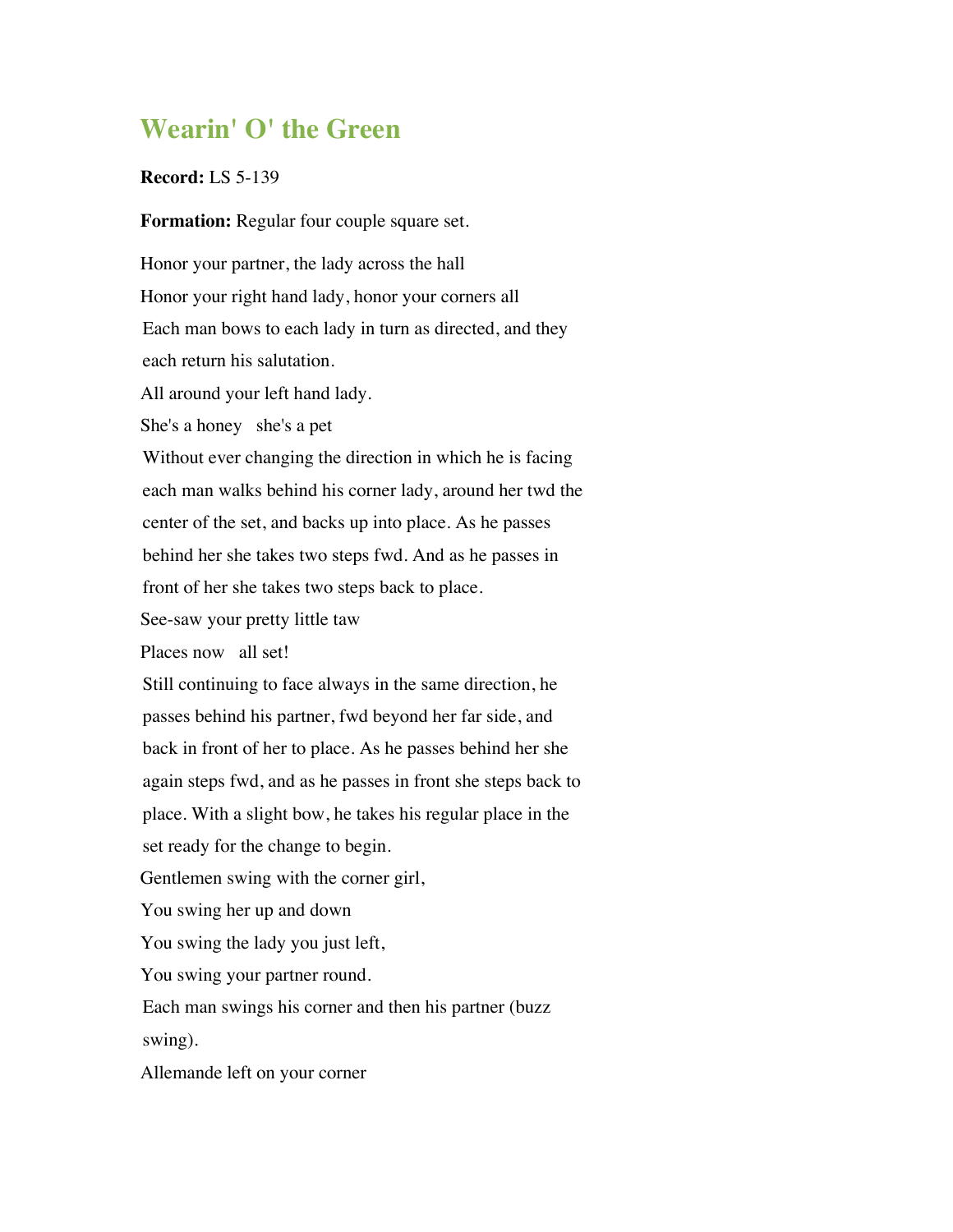on your corner allemande all. Swing your partner once again the best girl in the hall. After doing an allemande left around his corner, he swings his partner again. You dos-a-dos on the corner on the corner dos-a-dos You dos-a-dos with your partner, with your partner dos-a-dos Everyone passes back to back around their corners, the men starting to the outside of the women. Then all pass back to back with their partners, the men starting to the inside (always passing R shoulders). Swing the corner girl again, swing her slippers off! Swing that same corner girl to a promenade Sound off! Swing the corner woman again until the words "sound off" when with a "stamp-stamp" in place, you take promenade pos, waiting a split second to start marching around the square. One-two-three-four, one-two-\*\*-three-four Take that pretty girl with you and promenade the floor. With high knee action (in promenade pos), everyone marks time by taking short steps. After eight of these short marktime steps (ending with the quick spoken "three-four") they all stride out with a full and easy step and promenade back home. (The mark-time steps should cover about one-fourth of the distance around the square, and the natural steps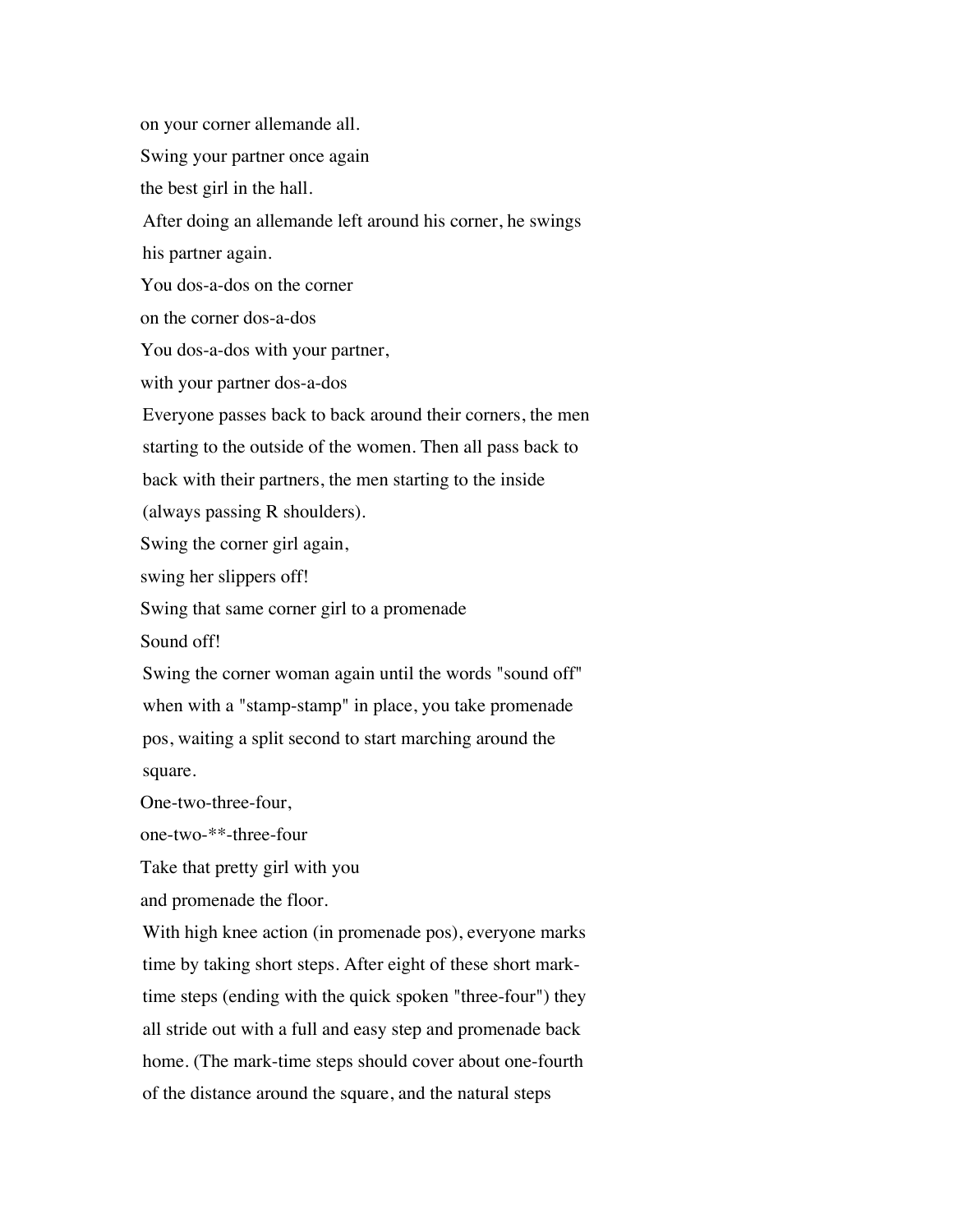should cover the remaining three-quarters).

They must not try to change the rhythm of their steps with the final quick-spoken "three-four." They keep right on marking time in the regular way, left-right-left-right, etc. but on the next to last or seventh count when the caller rests and says nothing, they take their regular step on the left. Then on the last beat he says quickly "three-four." The "Three" comes with the raising of the right foot. Then they step out with a full stride. It can be very delightful, especially if the whole floor counts with the caller.

Repeat the main change and chorus three more times until you get your own partner back.

The ending is the same as the beginning except that the two quatrains are reversed.

All around the left hand lady, Oh, boy, what a baby See-saw your pretty little taw, now thank the ladies all Honor your partner, the lady across the hall Honor your right hand lady, Honor your corners all. The men pass behind the corner woman, around them, and back to place. Then they pass behind their partners, around them, and back to place as described in the introduction. Then they bow to each lady in turn, as directed by the caller.

**Music note:** The music of the verse is thirty two measures long, divided into two slightly different sections A & B. The B section begins with "Dos-a-dos on the corner." the chorus is the same as the A section, but it is only half as long and it begins with the